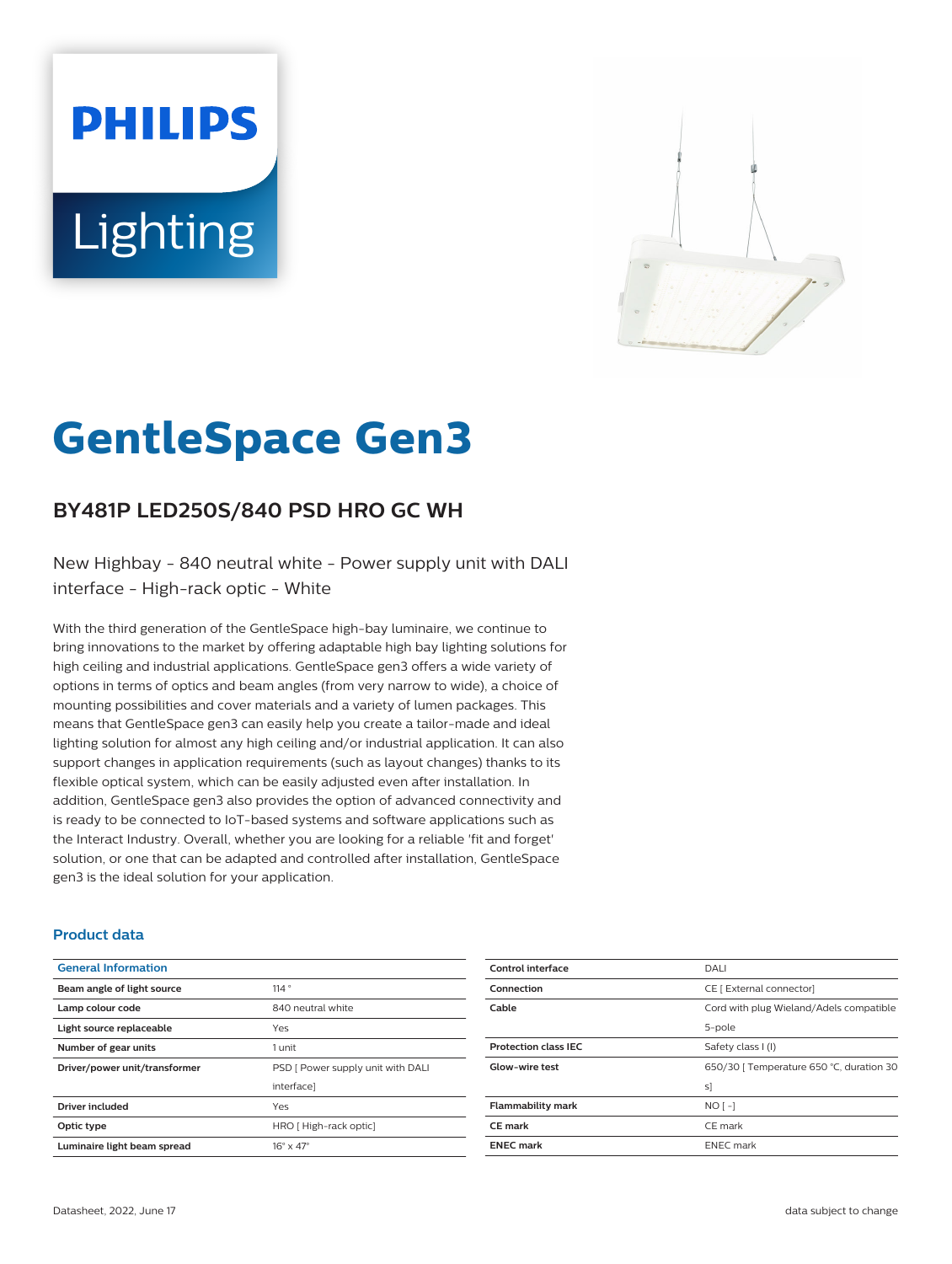## **GentleSpace Gen3**

| <b>Warranty period</b>                  | 5 years                                   |
|-----------------------------------------|-------------------------------------------|
| Constant light output                   | No                                        |
| Number of products on MCB (16 A type B) | 12                                        |
| Photobiological risk                    | Photobiological risk group 1 @ 200mm to   |
|                                         | EN62471                                   |
| <b>EU RoHS compliant</b>                | Yes                                       |
| Product family code                     | BY481P [ New Highbay]                     |
| Unified glare rating CEN                | Not applicable                            |
|                                         |                                           |
| <b>Operating and Electrical</b>         |                                           |
| <b>Input Voltage</b>                    | 220-240 V                                 |
| Input frequency                         | 50 to 60 Hz                               |
| Initial CLO power consumption           | $-W$                                      |
| Average CLO power consumption           | - W                                       |
| Inrush current                          | 5.1 A                                     |
| Inrush time                             | 76 ms                                     |
| Power factor (min.)                     | 0.9                                       |
|                                         |                                           |
| <b>Controls and Dimming</b>             |                                           |
| Dimmable                                | Yes                                       |
|                                         |                                           |
| <b>Mechanical and Housing</b>           |                                           |
| <b>Housing material</b>                 | Aluminium                                 |
| <b>Reflector material</b>               |                                           |
| Optic material                          | Polycarbonate                             |
| Optical cover/lens material             | Glass                                     |
| <b>Fixation material</b>                | Steel                                     |
| Optical cover/lens finish               | Clear                                     |
| <b>Overall length</b>                   | 600 mm                                    |
| Overall width                           | 490 mm                                    |
| <b>Overall height</b>                   | 110 mm                                    |
| Colour                                  | White                                     |
| Dimensions (height x width x depth)     | 110 x 490 x 600 mm (4.3 x 19.3 x 23.6 in) |
|                                         |                                           |
| <b>Approval and Application</b>         |                                           |
| Ingress protection code                 | IP65 [ Dust penetration-protected, jet-   |
|                                         | proof]                                    |
| Mech. impact protection code            | IK07 [2 J reinforced]                     |

| <b>Initial Performance (IEC Compliant)</b>   |                        |  |
|----------------------------------------------|------------------------|--|
| Initial luminous flux (system flux)          | 25000 lm               |  |
| Luminous flux tolerance                      | $+/-10%$               |  |
| Initial LED luminaire efficacy               | 154 lm/W               |  |
| Lamp colour temperature                      | 4000 K                 |  |
| <b>Colour Rendering Index</b>                | >80                    |  |
| Initial chromaticity                         | $(0.38, 0.38)$ SDCM <3 |  |
| Initial input power                          | 162 W                  |  |
| Power consumption tolerance                  | $+/-10%$               |  |
|                                              |                        |  |
| <b>Over Time Performance (IEC Compliant)</b> |                        |  |

| Control gear failure rate at median useful life 5%   |            |  |
|------------------------------------------------------|------------|--|
| 50,000 h                                             |            |  |
| Control gear failure rate at median useful life 10 % |            |  |
| 100,000 h                                            |            |  |
| Lumen maintenance at median useful life*             | 190        |  |
| 50,000 h                                             |            |  |
| Lumen maintenance at median useful life*             | <b>L80</b> |  |
| 100,000 h                                            |            |  |

#### **Application Conditions**

| Ambient temperature range          | $-30$ to $+45$ °C |
|------------------------------------|-------------------|
| Performance ambient temperature Tq | 45 °C             |
| Maximum dimming level              | 10%               |
| Suitable for random switching      | No                |

| <b>Product Data</b>               |                                  |
|-----------------------------------|----------------------------------|
| <b>Full product code</b>          | 871869940800800                  |
| Order product name                | BY481P LED250S/840 PSD HRO GC WH |
| EAN/UPC - product                 | 8718699408008                    |
| Order code                        | 910500465607                     |
| SAP numerator - quantity per pack |                                  |
| Numerator - packs per outer box   |                                  |
| <b>SAP</b> material               | 910500465607                     |
| SAP net weight (piece)            | 12.000 kg                        |
|                                   |                                  |



 $\sim$